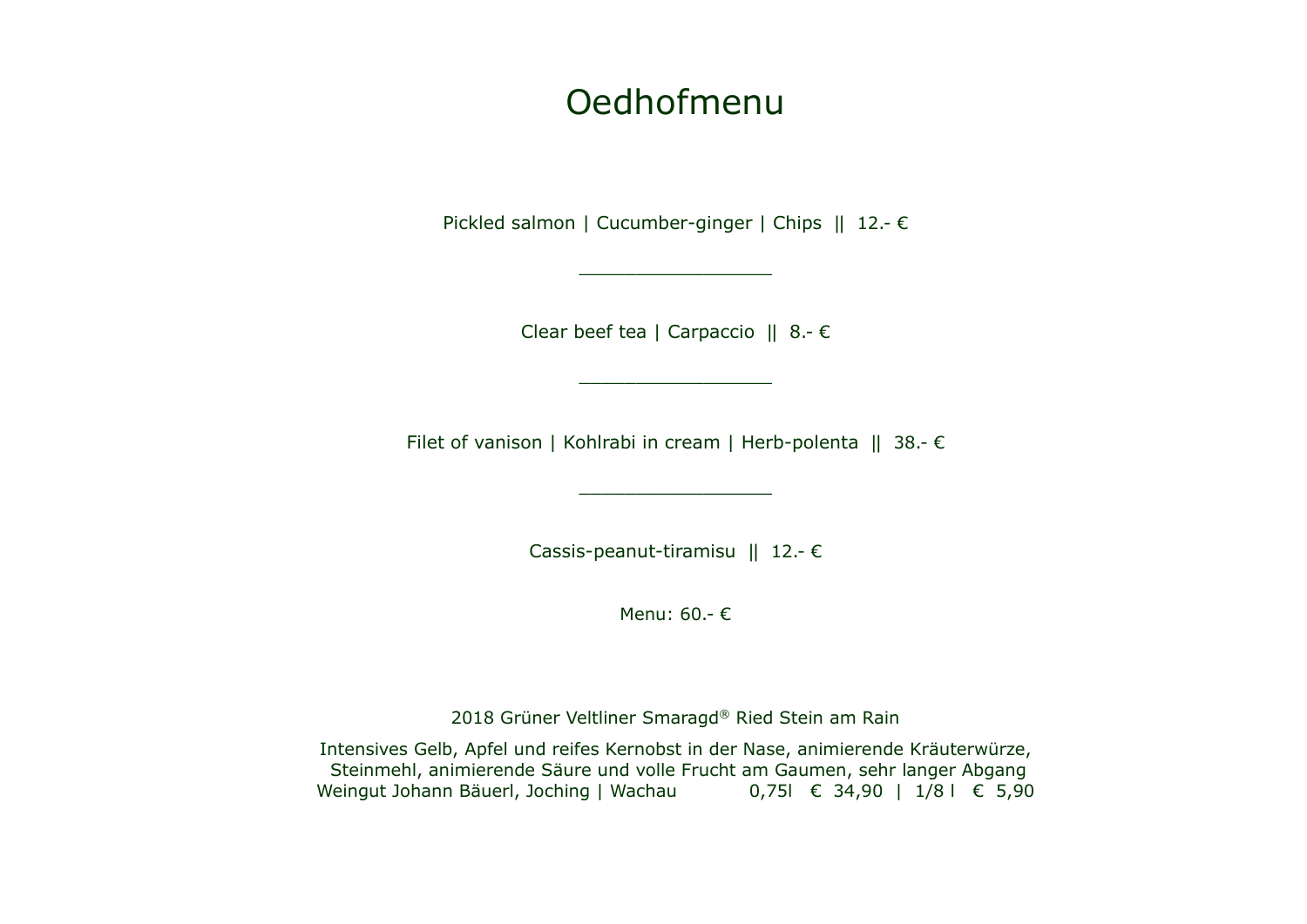### **Starter**

Bruschetta | Tomato-olives | Arugula | Parmesan || 12.- €

Leaf salad | | Shep-cheese-mousse | Bacon-chips || 12.- €

Mixed salads | Vinaigrette  $|| 5. - \epsilon$ 

Clear beef tea | Meat-stroudel || 7.- €

Tomato-mango-soup | Frechcheese-dumpling || 7.- €

## Vegetarian food

Bean-corn-paddie | Salsa-sauce | Wedges | Salad || 18.- € Mushroom-omelette | Sourcream | Potatoes || 17.- €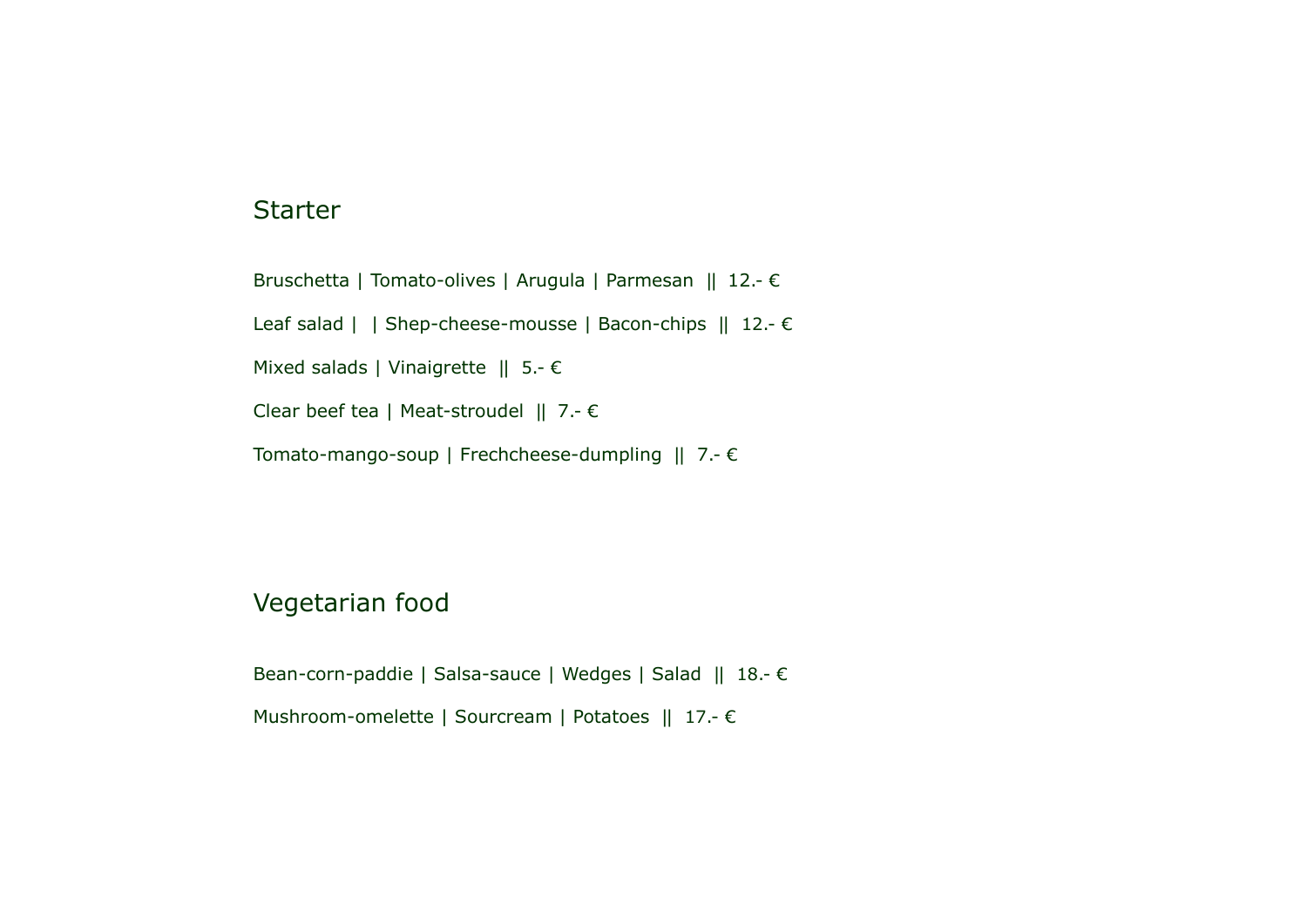### Main dish

Filet of pikeperch | Vegetables | Duchess potatoes || 20.- €

Filet of halibut | Sweet-pepper | Polenta || 25.- €

Chickenbreast buttered with egg and cheese | Tomato-noodles | Zucchini || 24.- €

Filet of pork | Mushroom-sauce | Swabian noodles || 24.- €

Oedhof-Burger | Beefpaddie | Miso-mayo | Coleslaw | French fries || 25.- €

Wiener Schnitzel | Buttered escalope of veal | Potatoes || 22.- €

Mixed filets | Beef & Pork | Grilled vegetables | Garlic-wedges || 24.- €

Fried beef and onions | Green beans | Pan fried potatoes || 24.- €